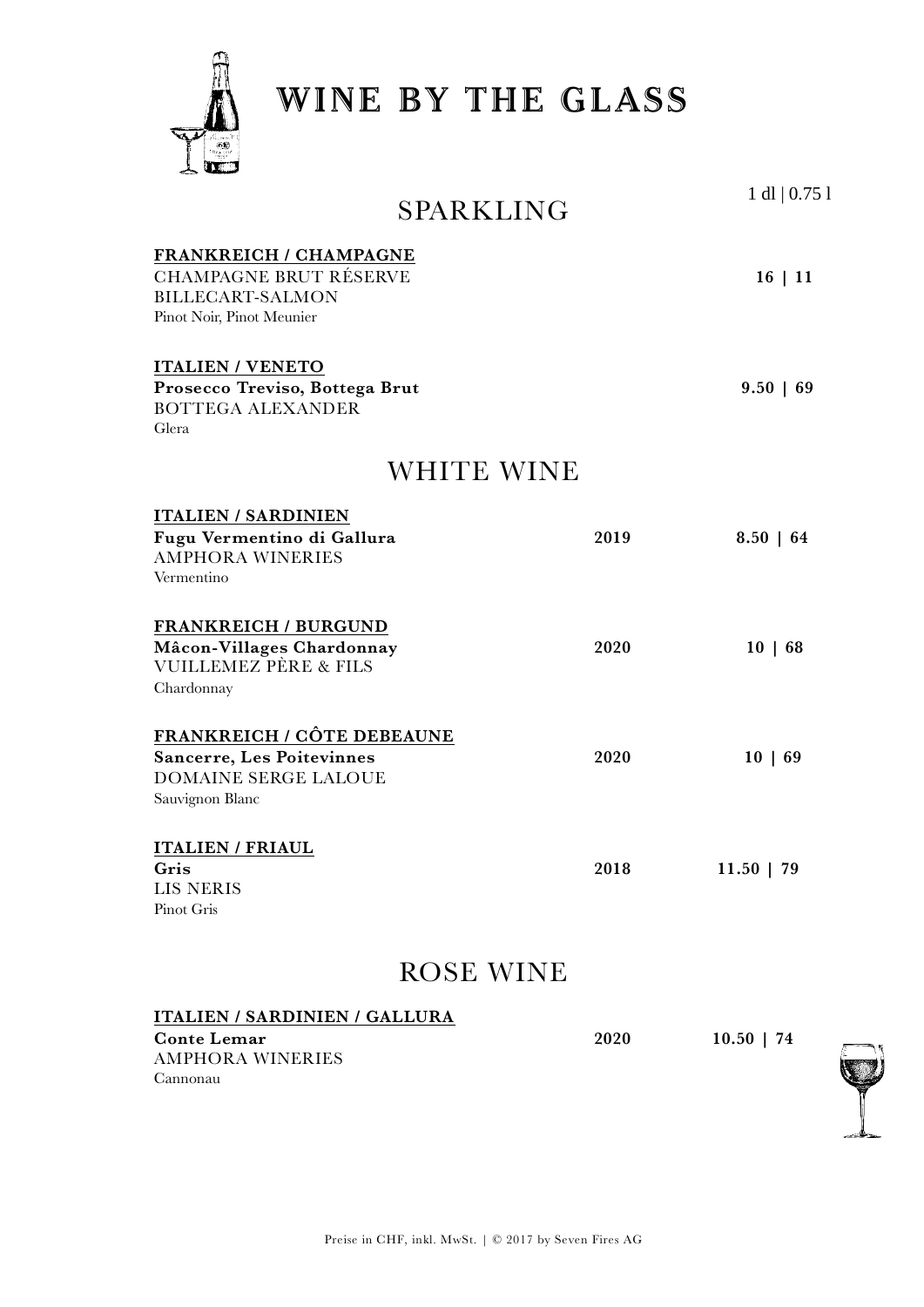# RED WINE

|                                                                                                              |      | $1 \text{ dl} \mid 0.75 \text{ l}$ |
|--------------------------------------------------------------------------------------------------------------|------|------------------------------------|
| ARGENTINIEN / MENDOZA / GUALTALLARY<br>Robusto, Mendoza Club<br><b>AMPHORA WINERIES</b><br>Malbec            | 2020 | $9.50 \mid 68$                     |
| <b>FRANKREICH / LALANDE-DE-POMEROL</b><br>Les Annereaux<br>Château des Annereaux<br>Merlot, Petit Verdot     | 2019 | $10.00 \mid 69$                    |
| <b>ITALIEN / TOSCANA / MONTALCINO</b><br>Altrovino<br>AZIENDA VITIVINICOLA DUEMANI<br>Cabernet Franc, Merlot | 2019 | $13.00$   93                       |
| <b>BUTCHER'S RED WINE CHOICE</b><br>Drop of the Week                                                         |      | 10.00                              |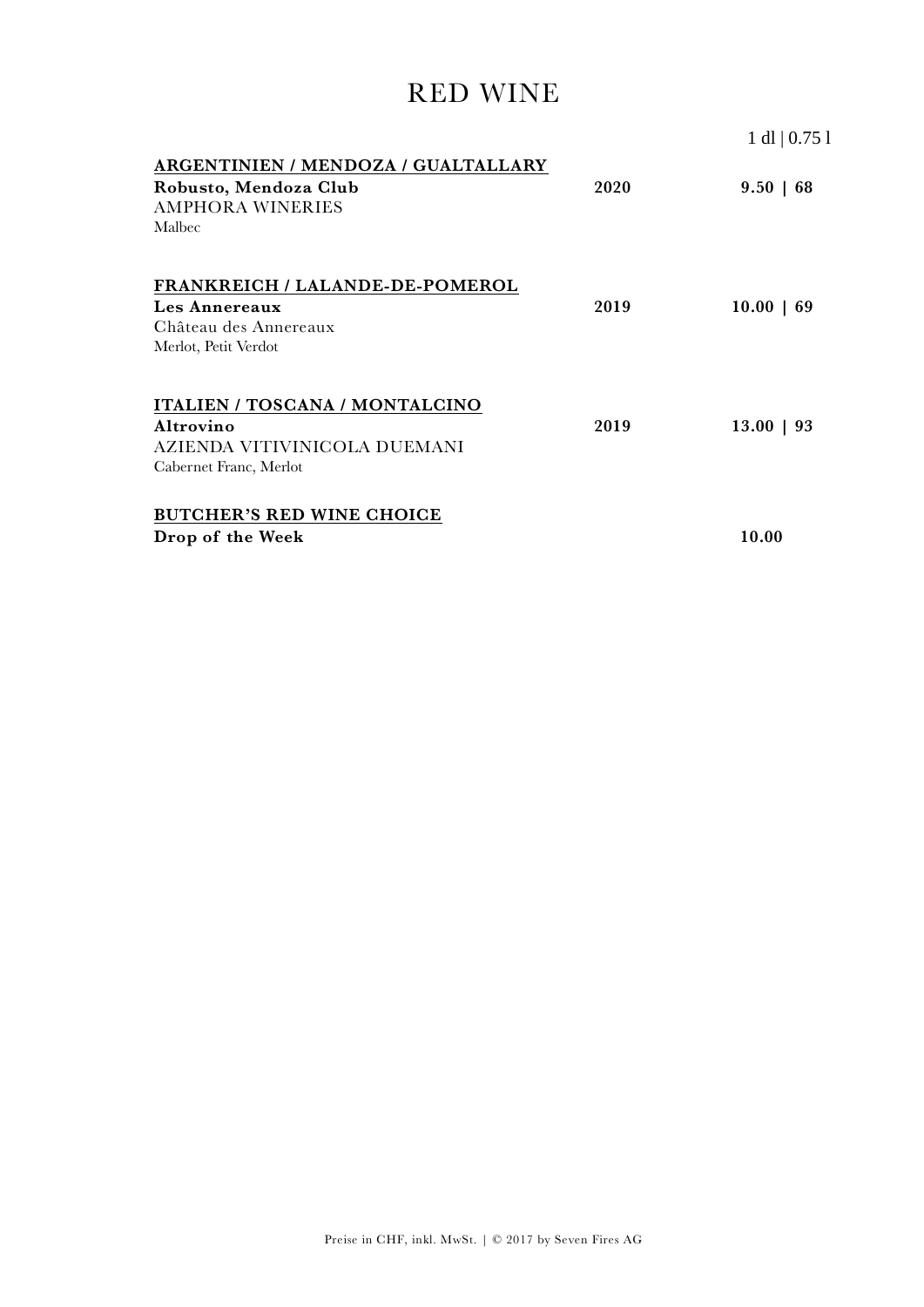# **BOTTLES**

# SPARKLING

| <b>FRANKREICH / CHAMPAGNE</b>  |      |       | CHE |
|--------------------------------|------|-------|-----|
| <b>Champagne Brut Réserve</b>  |      | 0.375 | 62  |
| BILLECART-SALMON               |      | 0.75  | 110 |
| PINOT NOIR, PINOT MEUNIER      |      | 1.5   | 265 |
| Champagne Brut Rosé            |      | 0.375 | 84  |
| <b>BILLECART-SALMON</b>        |      | 0.75  |     |
| Pinot Noir, Pinot Meunier      |      | 1.5   | 288 |
| <b>ITALIEN / VENETO</b>        |      |       |     |
| Prosecco Treviso, Bottega Brut | 2021 | 0.75  | 69  |
| BOTTEGA ALEXANDER              |      | 1.5   | 148 |
| Glera                          |      |       |     |

| <b>WHITE WINE</b> |  |
|-------------------|--|
|-------------------|--|

| <b>FRANKREICH / BURGUND</b><br>Mâcon-Villages Chardonnay<br>VUILLEMEZ PÈRE & FILS<br>Chardonnay          | 2020 | 0.75 | 68 |
|----------------------------------------------------------------------------------------------------------|------|------|----|
| <b>FRANKREICH / CÔTE DE BEAUNE</b><br><b>Chablis, Les Pargues</b><br><b>DOMAINE SERVIN</b><br>Chardonnay | 2018 | 0.75 | 69 |
| <b>Sancerre, Les Poitevinnes</b><br><b>DOMAINE SERGE LALOUE</b><br>Sauvignon Blanc                       | 2020 | 0.75 | 69 |
| ITALIEN / SÜDTIROL<br>Lahn<br>KELLEREI ST. MICHAEL AM EPPAN<br>Sauvignon Blanc                           | 2020 | 0.75 | 65 |
| <b>ITALIEN / FRIAUL</b><br>Gris<br>LIS NERIS                                                             | 2018 | 0.75 | 79 |



ģ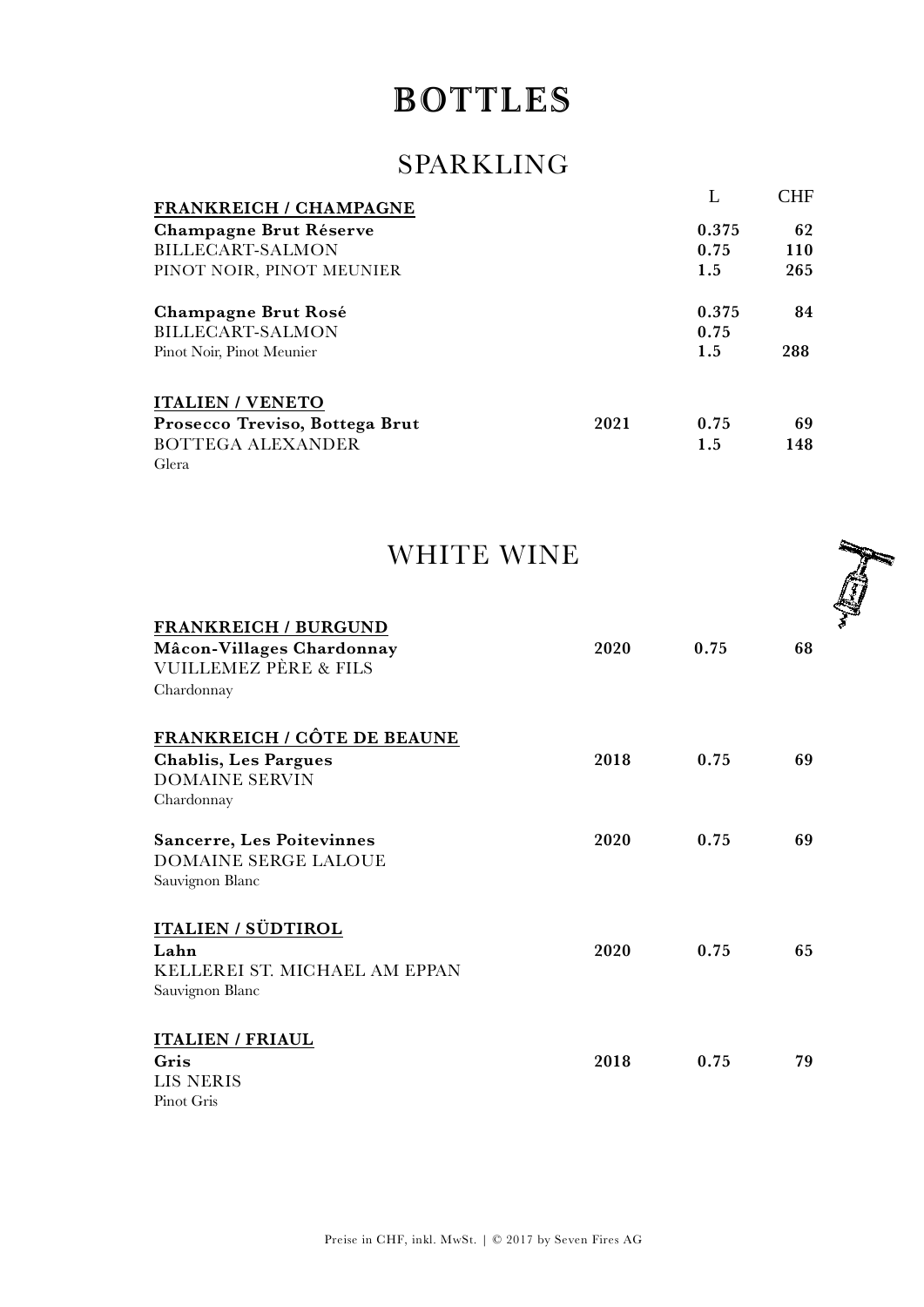| 2019 | 0.75 | 99 |
|------|------|----|
|      |      |    |
|      |      |    |
| 2020 | 0.75 | 99 |
|      |      |    |
|      |      |    |
|      |      |    |
| 2021 | 0.75 | 67 |
|      |      |    |
|      |      |    |
|      |      |    |
| 2019 | 0.75 | 64 |
|      |      |    |
|      |      |    |
|      |      |    |
| 2020 | 0.75 | 62 |
|      |      |    |
|      |      |    |
|      |      |    |
| 2020 | 0.75 | 89 |
|      |      |    |
|      |      |    |
|      |      |    |
|      |      |    |

# ROSE WINE

| <b>ITALIEN / SARDINIEN / GALLURA</b>                                         |      |      |     |
|------------------------------------------------------------------------------|------|------|-----|
| <b>Conte Lemar</b>                                                           | 2020 | 0.75 | 74  |
| <b>AMPHORA WINERIES</b>                                                      |      | 1.5  | 158 |
| Cannonau                                                                     |      |      |     |
| Fugu Cannonau di Sardegna<br><b>AMPHORA WINERIES</b>                         | 2018 | 0.75 | 62  |
| Cannonau, Vermentino                                                         |      |      |     |
| DEUTSCHLAND / PFALZ                                                          |      |      |     |
| Rose Saigner                                                                 | 2017 | 0.75 | 57  |
| <b>SCHNEIDER</b>                                                             |      |      |     |
| $\sim$ $\sim$ $\sim$ $\sim$ $\sim$<br>$\mathbf{M}$ $\mathbf{N}$ $\mathbf{N}$ |      |      |     |

Cabernet Sauvignon, Merlot, Cabernet Dorsa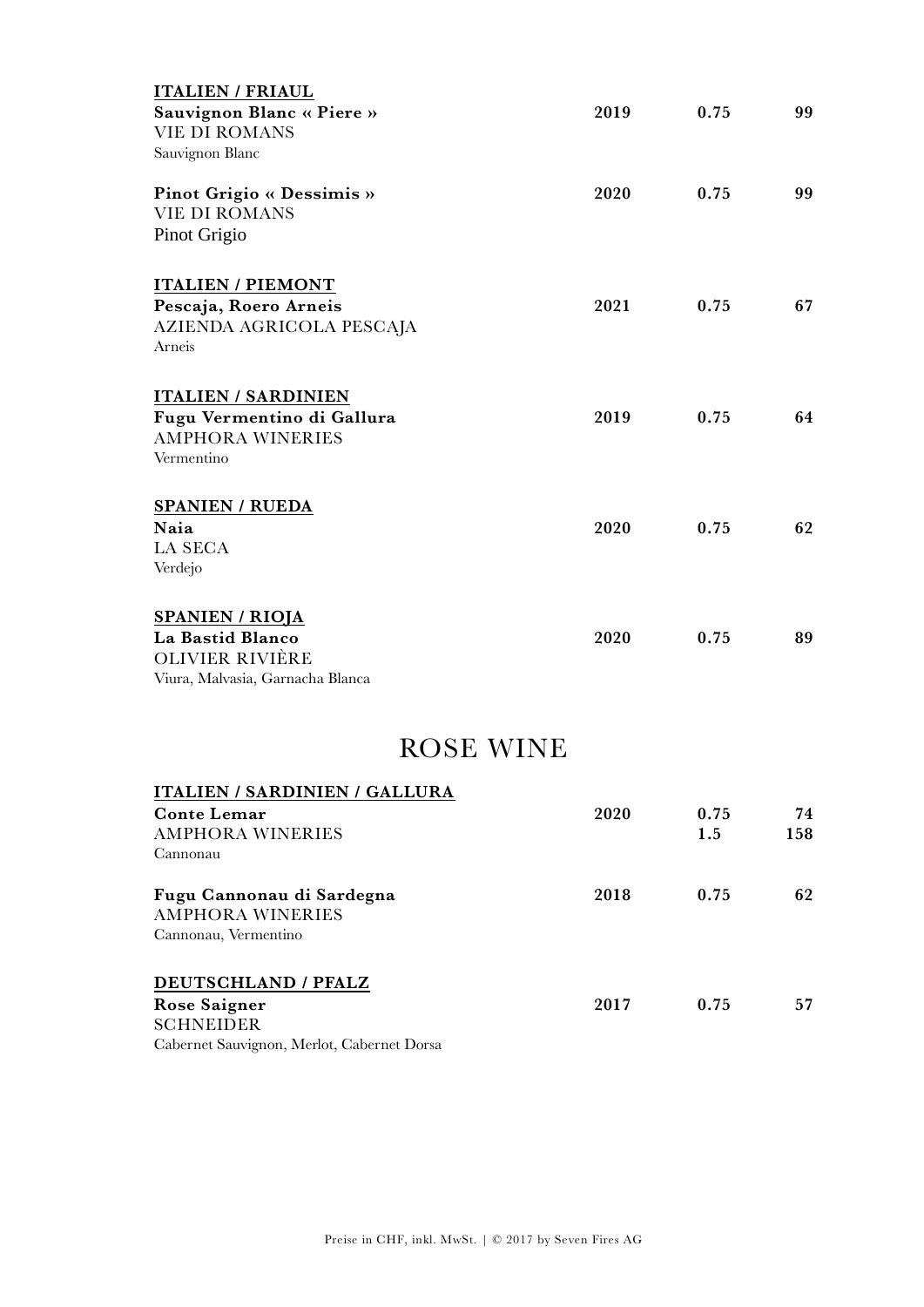# RED WINE

| ARGENTINIEN / MENDOZA / GUALTALLARY                                                                                         |              |             |            |
|-----------------------------------------------------------------------------------------------------------------------------|--------------|-------------|------------|
| Robusto, Mendoza Club<br><b>AMPHORA WINERIES</b><br>Malbec                                                                  | 2020<br>2018 | 0.75<br>1.5 | 68<br>138  |
| Siglo, Mendoza Club<br><b>AMPHORA WINERIES</b><br>Malbec                                                                    | 2018<br>2016 | 0.75<br>1.5 | 78<br>162  |
| Torpedo, Mendoza Club<br><b>AMPHORA WINERIES</b><br>Malbec, Cabernet Franc                                                  | 2016<br>2015 | 0.75<br>1.5 | 89<br>188  |
| Presidente, Mendoza Club<br><b>AMPHORA WINERIES</b><br>Malbec                                                               | 2015<br>2016 | 0.75<br>1.5 | 115<br>229 |
| <b>AUSTRALIEN / BAROSSA</b><br><b>Butchers Block</b><br>TURKEY FLAT VINEYARDS<br>Shiraz, Grenach, Mourvèdre                 | 2017         | 0.75        | 69         |
| FRANKREICH / CHÂTEAUNEUF<br>Châteauneuf du Pape<br>DOMAINE DE LA CHARBONNIÈRE<br>Grenach, Syrah, Mourvèdre                  | 2019         | 0.75        | 87         |
| FRANKREICH / MÉDOC / PAUILLAC<br>Château Cap de Faugères, Castillon C. Bordeaux<br><b>CHÂTEAU FAUGÈRES</b><br>Merlot        | 2018         | 0.75        | 71         |
| FRANKREICH / LALANDE-DE-POMEROL<br>Les Annereaux<br><b>CHÂTEAU DES ANNEREAUX</b><br>Merlot, Petit Verdot                    | 2019         | 0.75        | 69         |
| FRANKREICH / SAINT-ESTEPHE<br>Château Montrose<br><b>CHÂTEAU MONTROSE</b><br>Cabernet Franc, Merlot                         | 2012         | 0.75        | 269        |
| <b>FRANKREICH / ST. EMILION</b><br>Le Menut des Jacobins Grand Cru<br><b>COUVENT DES JACOBINS</b><br>Merlot, Cabernet Franc | 2015         | 0.75        | 97         |
| La Fleur de Rocheyron Grand Cru<br><b>CHÂTEAU ROCHEYRON</b><br>Merlot                                                       | 2018         | 0.75        | 98         |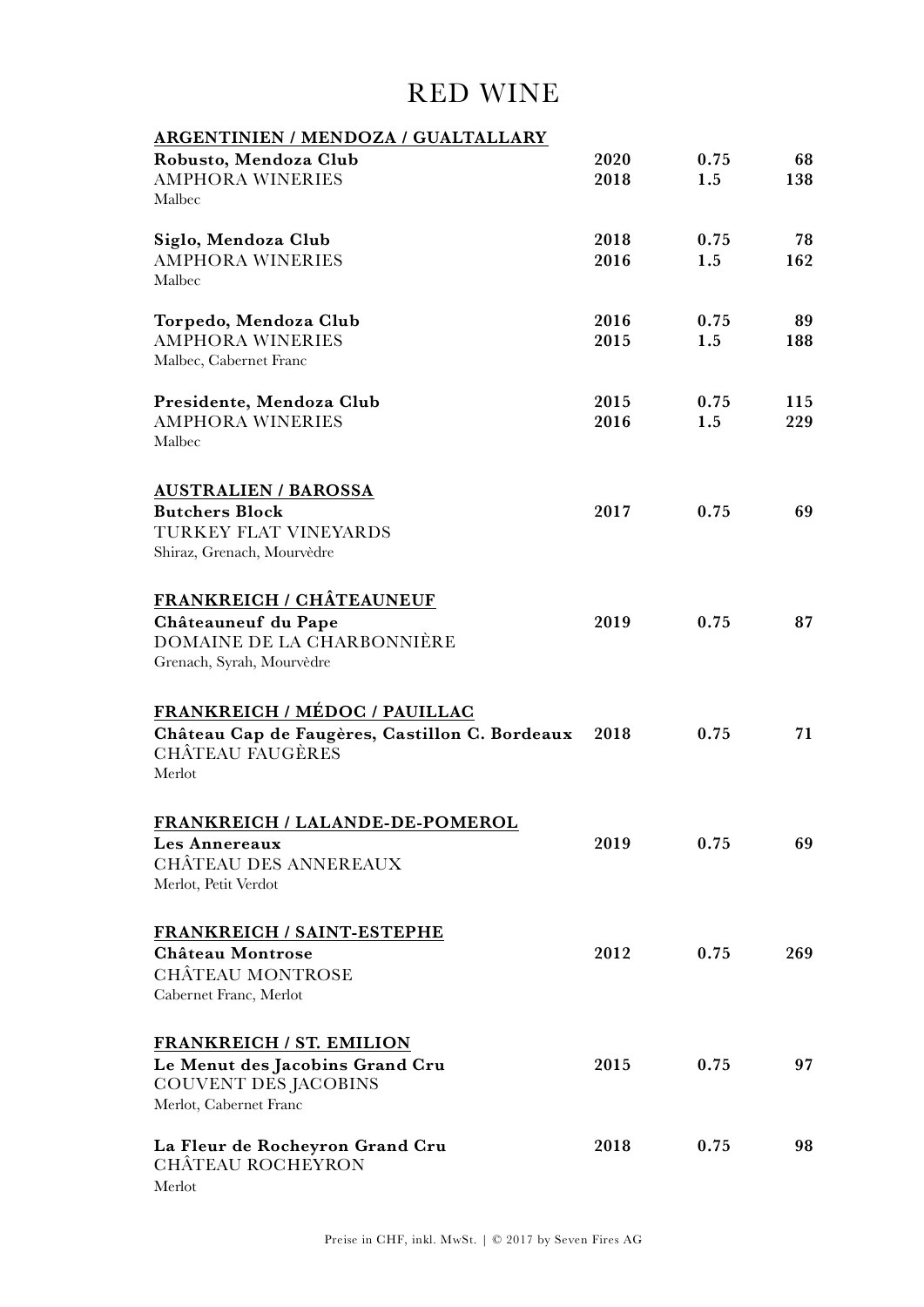| <b>FRANKREICH / ST. JULIEN</b>                 |         |      |     |
|------------------------------------------------|---------|------|-----|
| La Croix du Beaucaillou                        | 2008    | 0.75 | 146 |
| CHÂTEAU DUCRU-BEAUCAILLOU                      |         |      |     |
| Cabernet Sauvignon, Merlot, Petit Verdot       |         |      |     |
| <b>ITALIEN / PIEMONT</b>                       |         |      |     |
| <b>Barolo</b>                                  | 2017    | 0.75 | 113 |
| <b>AZIENDA AGRICOLA BROVIA</b>                 |         |      |     |
| Nebbiolo                                       |         |      |     |
| <b>ITALIEN / TOSCANA</b>                       |         |      |     |
| Nostrum                                        | 2019    | 0.75 | 87  |
| <b>DAVINUM</b>                                 |         | 1.5  | 184 |
| Sangiovese, Merlot, Pugnitello, Foglia Tonda   |         |      |     |
| Ampeleia Costa Toscana                         | 2017    | 0.75 | 98  |
| <b>AMPELEIA</b>                                |         |      |     |
| Cabernet Franc                                 |         |      |     |
| La Gioia                                       | 2017    | 0.75 | 137 |
| <b>RECINE</b>                                  |         |      |     |
| Sangiovese                                     |         |      |     |
| Bolgheri Piastraia                             | 2019    | 0.75 | 95  |
| MICHELE SATTA                                  | 2018    | 1.5  | 199 |
| Cabernet Sauvignon, Merlot, Sangniovese, Syrah |         |      |     |
| <b>ITALIEN / TOSCANA / CARMIGNANO</b>          |         |      |     |
| Pietranera Toscana                             | 2020    | 0.75 | 65  |
| <b>MAURO VANUCCI</b>                           |         |      |     |
| Sangniovese, Merlot                            |         |      |     |
| Carmignano Riserva                             | 2018    | 0.75 | 104 |
| <b>MAURO VANUCCI</b>                           |         | 1.5  | 218 |
| Cabernet Sauvignon, Merlot, Cabernet Franc,    |         |      |     |
| Petit Verdot                                   |         |      |     |
|                                                |         |      |     |
| <b>ITALIEN / TOSCANA / MONTALCINO</b>          |         |      |     |
| Altrovino                                      | 2019    | 0.75 | 93  |
| AZIENDA VITIVINICOLA DUEMANI                   |         |      |     |
| Cabernet Franc, Merlot                         |         |      |     |
|                                                |         |      |     |
| Collazzi Toscana                               | 2017    | 0.75 | 98  |
| <b>COLLAZZI</b>                                |         | 1.5  | 208 |
| Cabernet Sauvignon, Merlot, Cabernet Franc,    |         | 3.0  | 411 |
| Petit Verdot                                   |         |      |     |
| Ferro Toscana                                  | 2015/16 | 0.75 | 178 |
| <b>COLLAZZI</b>                                |         |      |     |
| Petit Verdot                                   |         |      |     |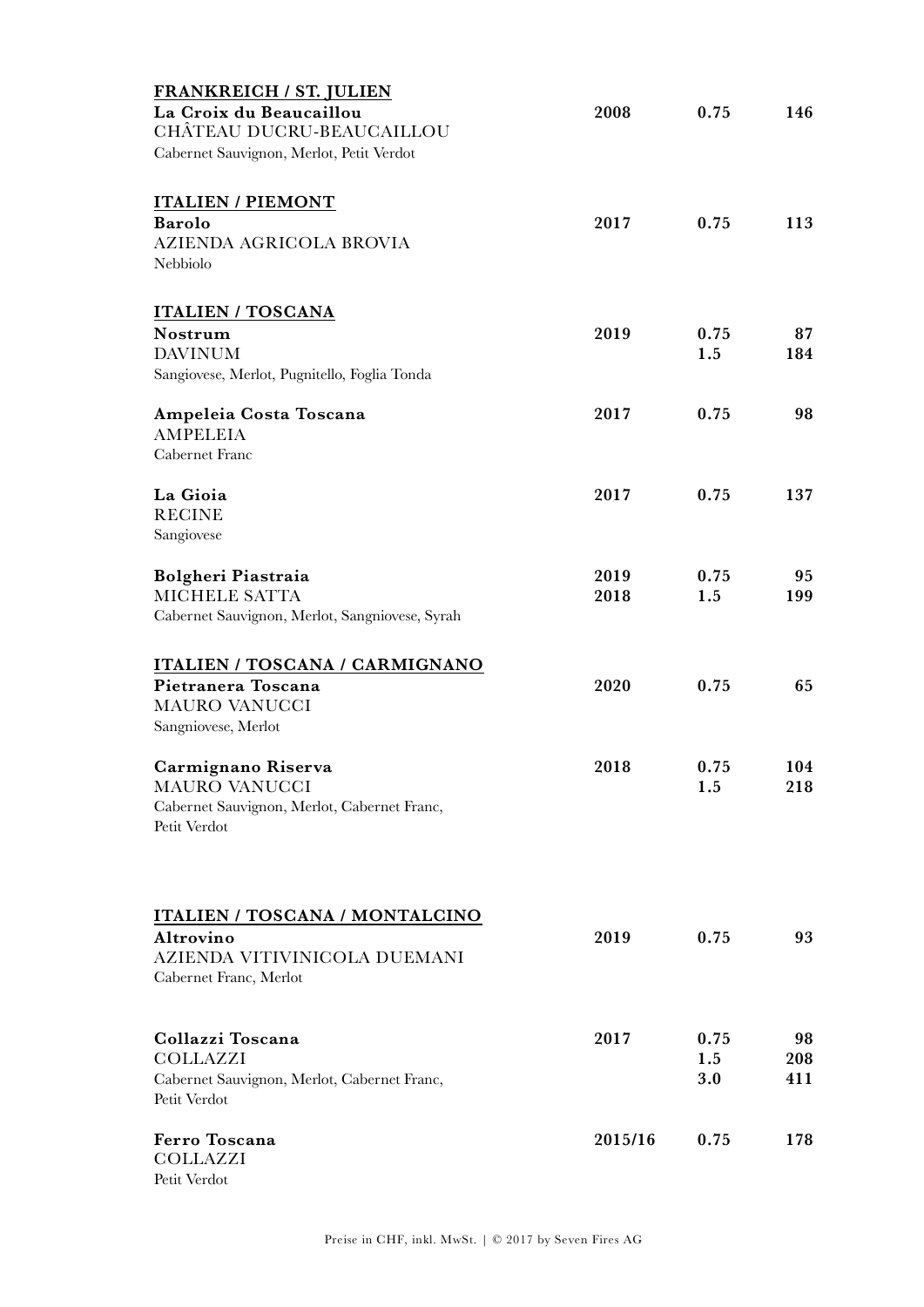| Brunello di Montalcino<br><b>TALENTI</b>                                              | 2016<br>2015 | 0.75<br>1.5 | 99<br>208 |
|---------------------------------------------------------------------------------------|--------------|-------------|-----------|
| Sangiovese                                                                            |              |             |           |
|                                                                                       |              |             |           |
| <b>ITALIEN / UMBRIA</b>                                                               |              |             |           |
| <b>Montefalco Rosso</b><br><b>ARNALDO CAPRAI</b>                                      | 2018         | 0.75        | 59        |
| Sangiovese, Merlot, Sagrantino                                                        |              |             |           |
|                                                                                       | 2018         | 0.75        | 98        |
| Sagrantino Di Montefalco<br><b>ARNALDO CAPRAI</b>                                     | 2016         | 1.5         | 216       |
| Sagrantino                                                                            |              |             |           |
|                                                                                       |              |             |           |
| <b>ITALIEN / VALPOLICELLA</b>                                                         |              |             |           |
| Ripasso Acini Ameni                                                                   | 2019         | 0.75        | 59        |
| <b>CORTE FIGARETTO</b><br>Corvina, Rondinella, Corvinone, Molinara, Croatina, Oseleta |              |             |           |
|                                                                                       |              |             |           |
| Anima Amarone                                                                         | 2017         | 0.75        | 89        |
| L'ANIMA DI VERGANI                                                                    |              |             |           |
| Corvino veronese, Rondinella, Corvinone                                               |              |             |           |
|                                                                                       |              |             |           |
| <b>ÖSTERREICH / BURGENLAND</b>                                                        |              |             |           |
| Blaufränkisch, Kalk und Schiefer                                                      | 2019         | 0.75        | 65        |
| <b>NITTNAUS</b>                                                                       |              |             |           |
| Blaufränkisch                                                                         |              |             |           |
|                                                                                       |              |             |           |
| PORTUGAL / DOURO                                                                      |              |             |           |
| Quinta da Costa, Das Aguaneiras                                                       | 2017         | 0.75        | 85        |
| LAVRADORES DE FEITORIA<br>Tinta Roriz, Turiga National                                |              |             |           |
|                                                                                       |              |             |           |
|                                                                                       |              |             |           |
| <b>SCHWEIZ / GRAUBÜNDEN</b>                                                           |              |             |           |
| <b>Donatsch Pinot Noir «Tradition»</b>                                                | 2020         | 0.75        | 76        |
| <b>DONATSCH</b>                                                                       |              |             |           |
| Blauburgunder                                                                         |              |             |           |
|                                                                                       |              |             |           |
| <b>SCHWEIZ / TESSIN</b>                                                               | 2016         | 1.5         | 226       |
| Quattromani<br>BRIVIO, DELEA, GIALDI, TAMBORINI                                       |              |             |           |
| Merlot                                                                                |              |             |           |
| <b>SCHWEIZ / WALLIS</b>                                                               |              |             |           |
| L'enfer de la Patience AOC                                                            | 2017         | 0.75        | 109       |
| <b>HISTOIRE D'ENFER</b>                                                               | 2015         | 1.5         | 242       |
| Syrah                                                                                 |              |             |           |
|                                                                                       |              |             |           |
| <b>SCHWEIZ / ZÜRICH</b><br><b>RUPRECHT</b>                                            | 2015         | 1.5         | 206       |
| HERTERWEIN, WINTERTHUR                                                                |              |             |           |
| Pinot Noir                                                                            |              |             |           |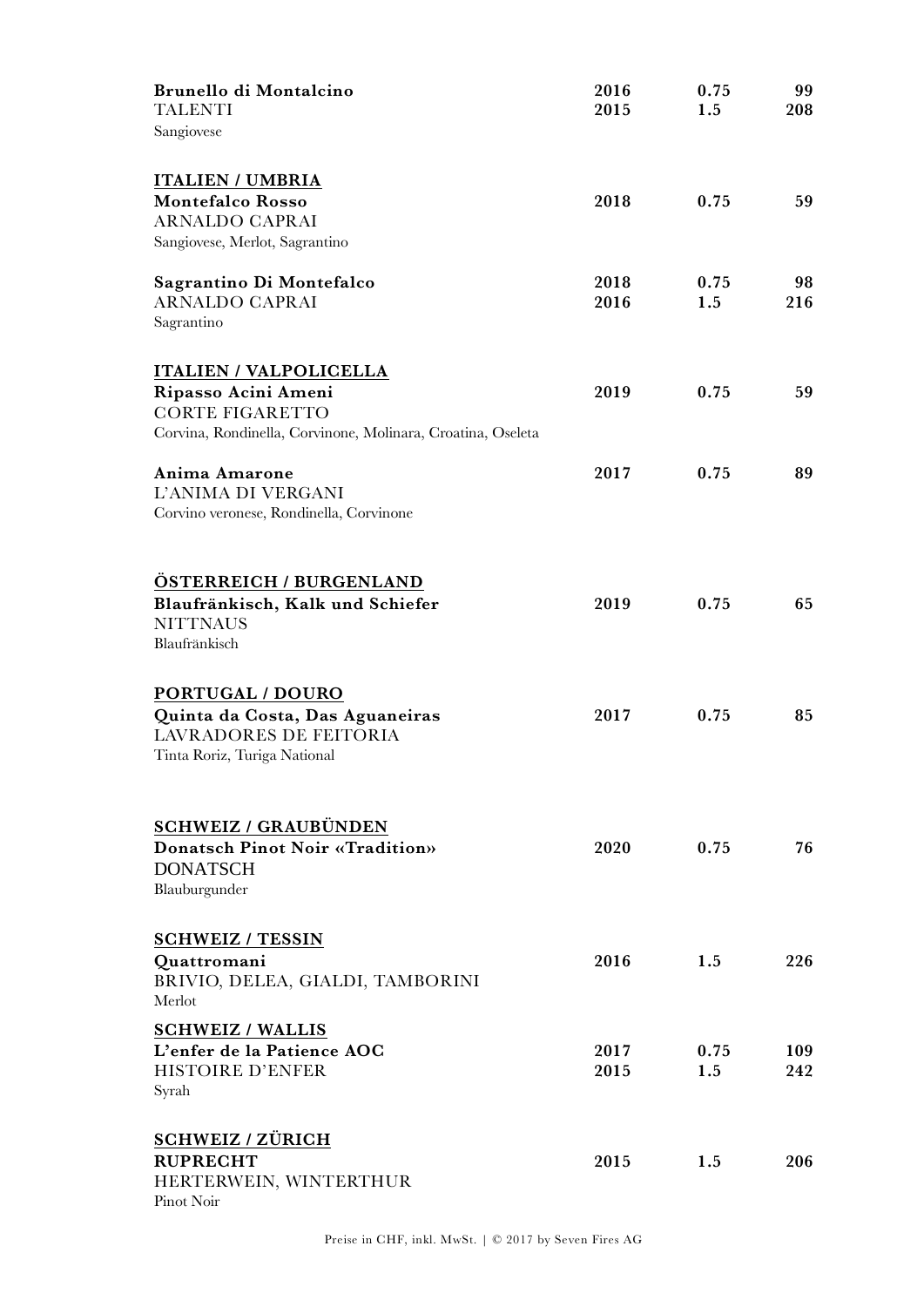| SPANIEN / CATALUNYA                                             |      |      |     |
|-----------------------------------------------------------------|------|------|-----|
| Clos d'Agon, Amant                                              | 2017 | 0.75 | 83  |
| <b>CLOS D'AGON</b>                                              |      | 1.5  | 176 |
| Syrah, Cabernet Sauvignon, Cabernet Franc, Merlot, Petit Verdot |      |      |     |
| Clos d'Agon, Tinto                                              | 2015 | 0.75 | 103 |
| <b>CLOS D'AGON</b>                                              |      | 1.5  | 216 |
| Syrah, Cabernet Sauvignon, Cabernet Franc, Merlot, Petit Verdot | 2014 | 3.0  |     |
| <b>SPANIEN / MONTSANT</b>                                       |      |      |     |
| Dido, Montsant                                                  | 2019 | 0.75 | 68  |
| <b>LA UNIVERSAL</b>                                             |      |      |     |
| Garnacha negra, Syrah, Merlot                                   |      |      |     |
| Venus, Montsant                                                 | 2017 | 0.75 | 109 |
| <b>LA UNIVERSAL</b>                                             | 2015 | 1.5  | 228 |
| Garnacha negra                                                  |      |      |     |
| <b>SPANIEN / PRIORAT</b>                                        |      |      |     |
| Martinet Bru, Priorat D.O.Q.                                    | 2020 | 0.75 | 84  |
| MAS MARTINET VITICULTORES                                       |      | 1.5  | 178 |
| Garnache negra, Syrah                                           |      |      |     |
| Laurel D.O.Q.                                                   | 2019 | 0.75 | 107 |
| <b>CLOS I TERRASSES</b>                                         |      |      |     |
| Garnacha Negra, Syrah, Cabernet Sauvignon                       |      |      |     |
| <b>SPANIEN / PRIORAT</b>                                        |      |      |     |
| Clos Martinet, Priorat D.O.Q.                                   | 2018 | 0.75 | 139 |
| <b>MAS MARTINET VITICULTORES</b>                                |      | 1.5  | 288 |
| Garnacha negra, Cariñena, Cabernet Sauvignon, Merlot            | 2017 | 3.0  | 569 |
| <b>SPANIEN / RIBERA DEL DUERO</b>                               |      |      |     |
| Venta las Vacas                                                 | 2019 | 0.75 | 69  |
| <b>UVAS FELICES</b>                                             |      | 1.5  | 148 |
| Tempranillo                                                     |      |      |     |
| <b>SPANIEN / RIBERA DEL DUERO</b>                               |      |      |     |
| Cuarto de Luna, Barrica                                         | 2015 | 0.75 | 74  |
| <b>AMPHORA WINERIES</b>                                         |      | 1.5  | 149 |
| Tempranillo                                                     |      |      |     |
|                                                                 |      |      |     |
| Cuarto de Luna, Edición Limitada                                | 2015 | 0.75 | 88  |
| <b>AMPHORA WINERIES</b>                                         | 2016 | 6.0  | 716 |
| Tempranillo                                                     |      |      |     |
| Cuarto de Luna, Colección Privada                               | 2015 | 0.75 | 155 |
| <b>AMPHORA WINERIES</b>                                         |      | 1.5  | 320 |
| Tempranillo                                                     |      |      |     |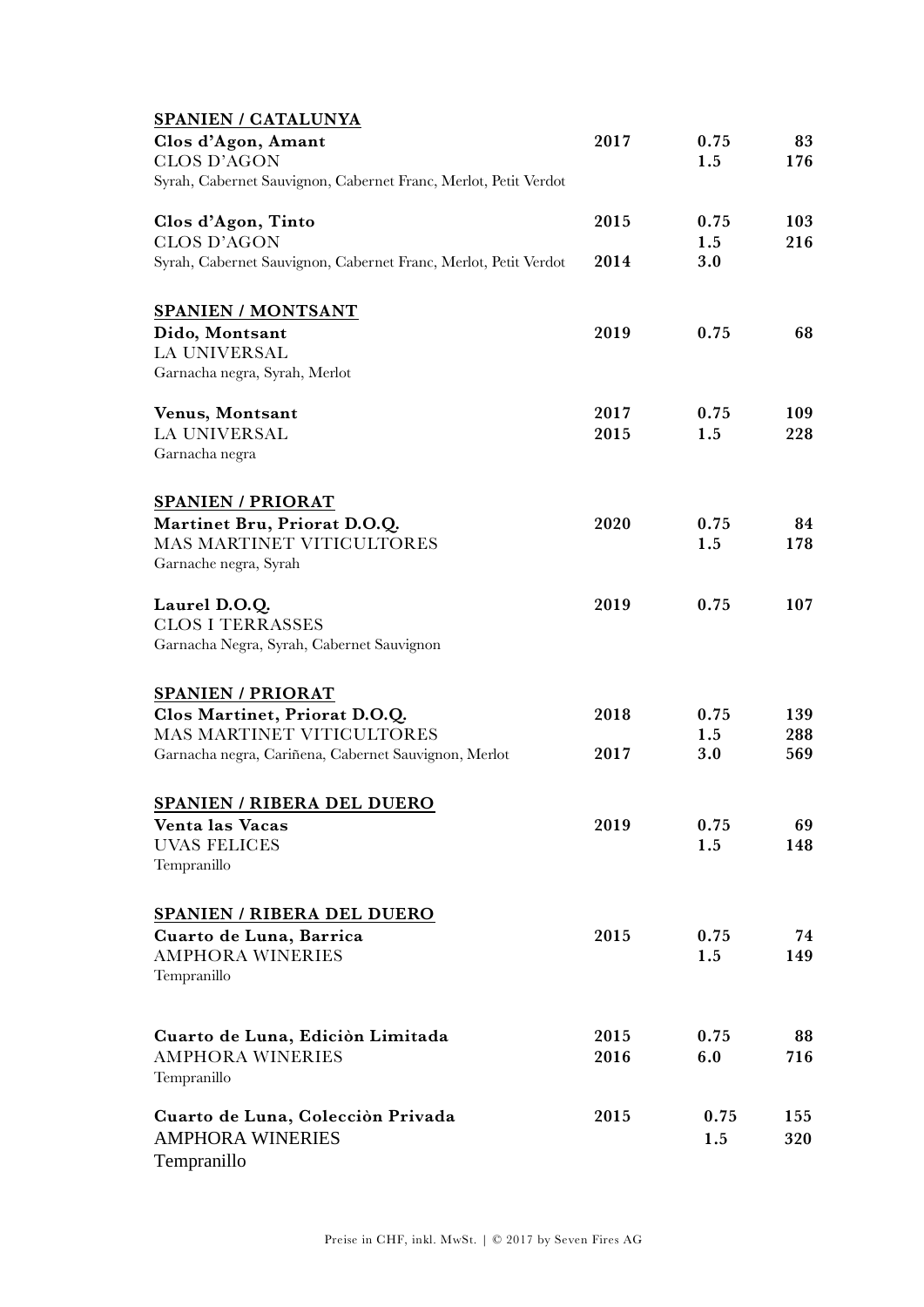| Matallana<br>TELMO RODRIGUEZ<br>Tempranillo, Garnacha Negra, Albillo                                                                  | 2018         | 0.75        | 109       |
|---------------------------------------------------------------------------------------------------------------------------------------|--------------|-------------|-----------|
| <b>SPANIEN / TORO</b><br>The Trojan, Primus<br><b>AMPHORA WINERIES</b><br>Tempranillo                                                 | 2011         | 0.75        | 80        |
| The Trojan, Optimus<br><b>AMPHORA WINERIES</b><br>Tempranillo                                                                         | 2010         | 0.75        | 110       |
| Almirez<br>TESO LA MONJA<br>Tempranillo                                                                                               | 2018         | 0.75        | 83        |
| <b>SPANIEN / RIOJA</b><br>Lindes de Remelluri « Viñedos de San Vicente »<br><b>REMELLURI</b><br>Tempranillo, Garnacha Negra, Graciano | 2017         | 0.75        | 69        |
| Remelluri, Reserva<br><b>REMELLURI</b><br>Tempranillo                                                                                 | 2013<br>2011 | 0.75<br>1.5 | 86<br>182 |
| Dominio de Monléon<br><b>AMPHORA WINERIES</b><br>Tempranillo, Garnacha                                                                | 2016         | 0.75        | 79        |
| El Puntido<br><b>VINEDOS DE PÀGANOS</b><br>Tempranillo                                                                                | 2017         | 0.75        | 99        |
| <b>SPANIEN / RIOJA</b><br>La Nieta<br>VINEDOS DE PÀGANOS<br>Tempranillo                                                               | 2014         | 0.75        | 199       |
| <b>USA / NAPA VALLEY</b><br>Consortium<br><b>BAND OF VINTNERS</b><br>Cabernet Sauvignon                                               | 2015         | 0.75        | 98        |
| Myriad<br><b>MYRIAD CELLARS</b><br>Cabernet Sauvignon                                                                                 | 2015         | 0.75        | 198       |